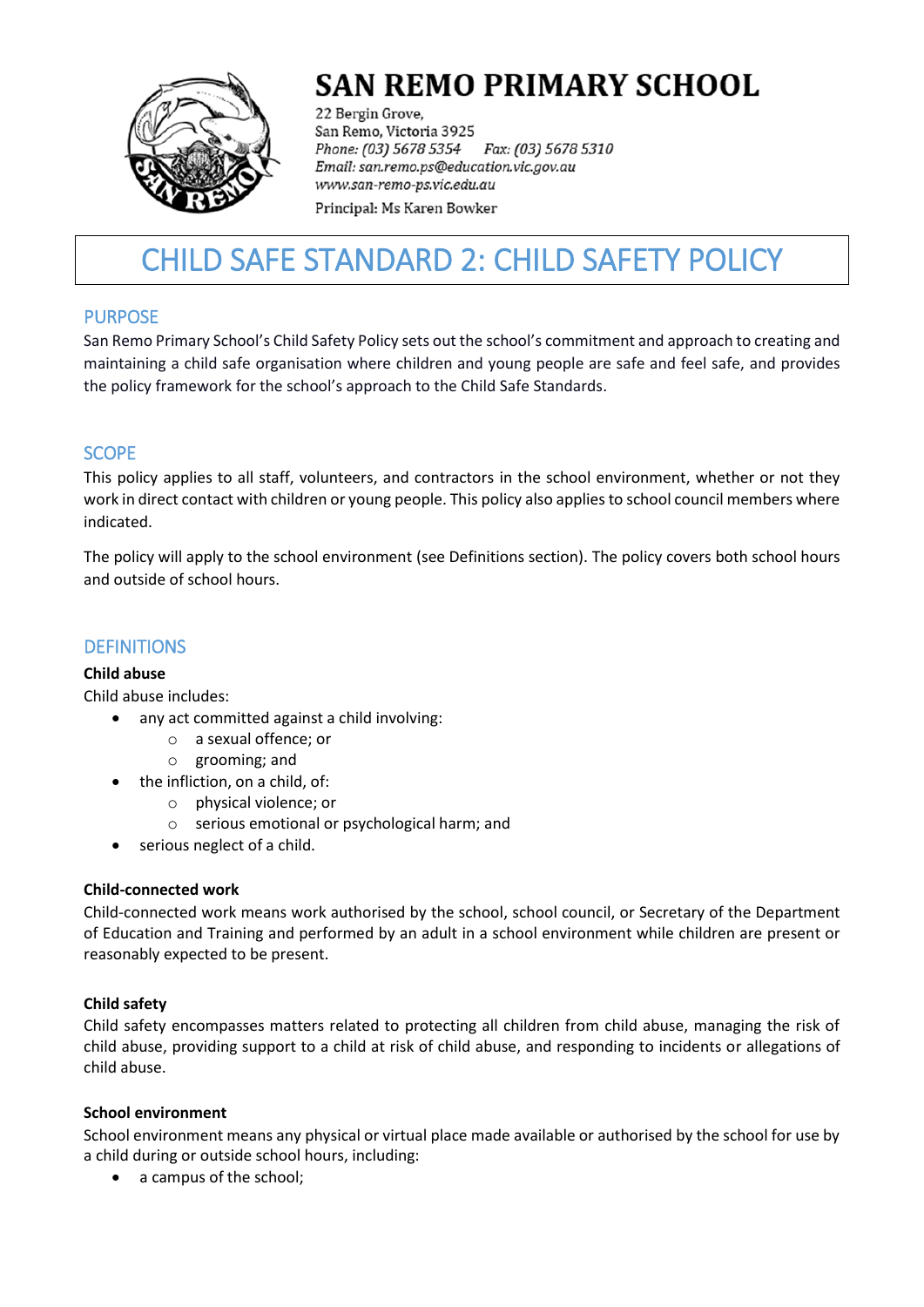- online school environments (including email and intranet systems); and
- other locations provided by the school for a child's use (including, without limitation, locations used for school camps, sporting events, excursions, competitions, homestays, and other school activities or events)

#### **School staff**

School staff means an individual working in a school environment who is:

- employed by the Department of Education and Training;
- directly engaged or employed by a school council; or
- a volunteer or a contracted service provider (whether or not a body corporate or any other person is an intermediary).

# STATEMENT OF COMMITMENT TO CHILD SAFETY AND CHILD SAFETY PRINCIPLES

San Remo Primary School is committed to the safety and wellbeing of all children and young people. This will be the primary focus of our care and decision-making.

"The school's approach to creating and maintaining a child safe school environment is guided by our school philosophy and values. At San Remo Primary School our vision is '*to create a passionate learning community that inspires, challenges and supports all students to achieve their personal best and make a positive contribution to the world in which they live.*' We know children can struggle to achieve their personal best if they are not safe from abuse.

At San Remo Primary School our values guide the decisions and behaviours of all members of our school community, including in relation to child safety:

- Respect for ourselves and others Caring for, understanding, accepting and appreciating ourselves and others.
- Responsibility Demonstrating ownership of our actions and words. Being accountable for our actions.
- Value Relationships caring for each other

San Remo Primary School has zero tolerance for child abuse.

We are committed to providing a child safe environment where children and young people are safe and feel safe, and their voices are heard about decisions that affect their lives. Our child safe policies, procedures, strategies and practices will be inclusive of the needs of all children, particularly Aboriginal and Torres Strait Islander children, children from culturally and linguistically diverse backgrounds, children with disabilities, and children who are vulnerable

Every person involved in San Remo Primary School has a responsibility to understand the important and specific role they play individually and collectively to ensure that the wellbeing and safety of all children and young people is at the forefront of all they do and every decision they make.

# Child safety principles

In its planning, decision-making and operations, San Remo Primary School will:

- 1. Take a preventative, proactive and participatory approach to child safety;
- 2. Value and empower children to participate in decisions which affect their lives;
- 3. Foster a culture of openness that supports all persons to safely disclose risks of harm to children;
- 4. Respect diversity in cultures and child rearing practices while keeping child safety paramount;
- 5. Provide written guidance on appropriate conduct and behaviour towards children;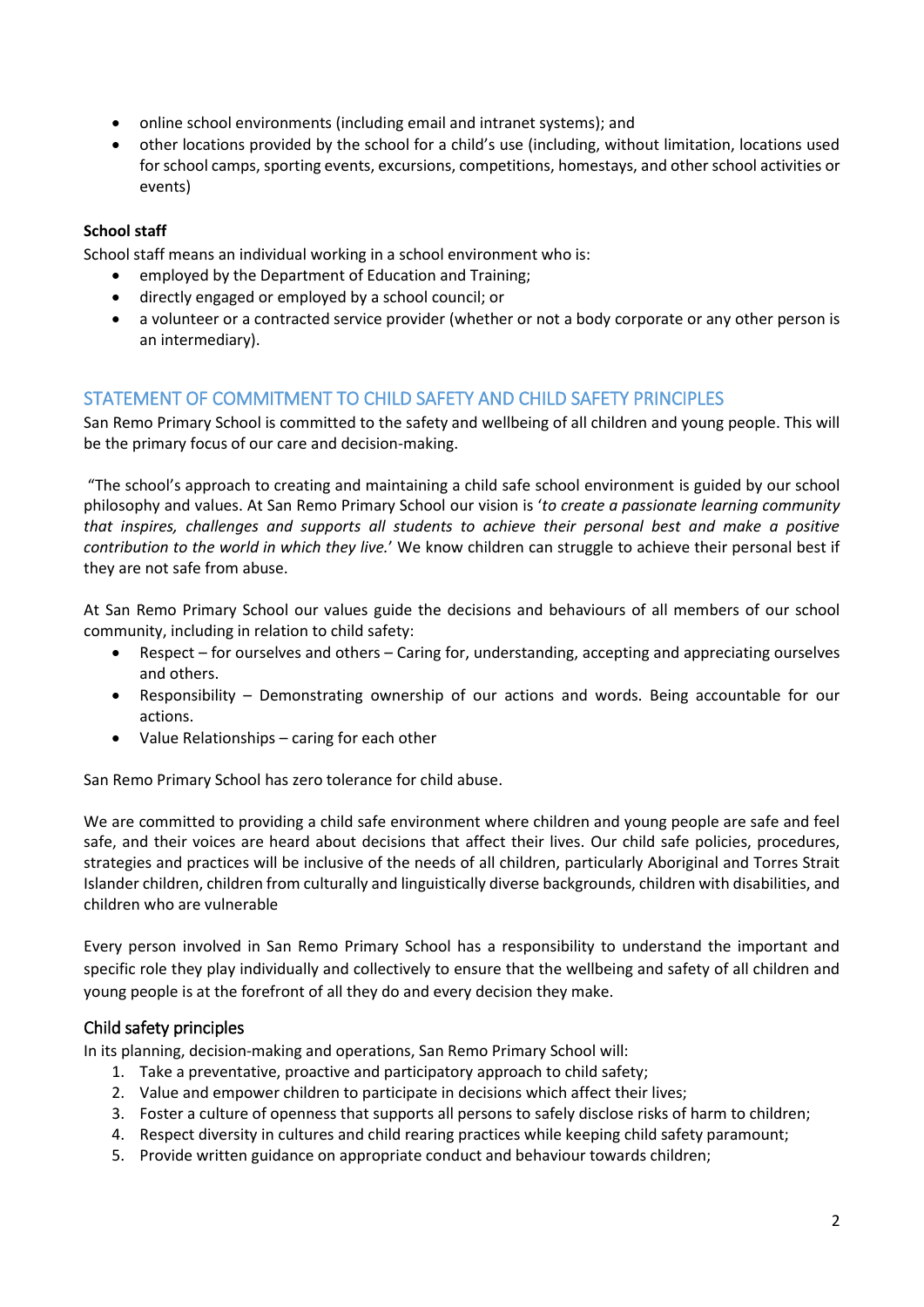- 6. Engage only the most suitable people to work with children and have high quality staff and volunteer supervision and professional development;
- 7. Ensure children know who to talk with if they are worried or are feeling unsafe, and that they are comfortable and encouraged to raise such concerns;
- 8. Report suspected abuse, neglect or mistreatment promptly to the appropriate authorities;
- 9. Share information appropriately and lawfully with other organisations where the safety and wellbeing of children is at risk; and
- 10. Value the input of and communicate regularly with families and carers

# **POLICY**

#### Strategies to embed a child safe culture

San Remo Primary School's culture encourages staff, students, parents and the school community to raise, discuss and scrutinise child safety concerns. This makes it more difficult for abuse to occur and remain hidden.

All child safety documents, including this policy, the [Child Safety Code of Conduct](SRPS%20Standard%203%20Code%20of%20Conduct%20%202020.pdf), the school's [Child Safety](SRPS%20Child%20Safety%20Responding%20and%20Reporting%20Obligations%20Policy%20and%20Procedures%20-%202020.pdf) Responding and Reporting [\(including Mandatory Reporting\)](SRPS%20Child%20Safety%20Responding%20and%20Reporting%20Obligations%20Policy%20and%20Procedures%20-%202020.pdf) Policy and Procedure[, Identifying and Responding](https://www.education.vic.gov.au/Documents/about/programs/health/protect/ChildSafeStandard5_SchoolsGuide.pdf)  [to All Forms of Abuse in Victorian Schools](https://www.education.vic.gov.au/Documents/about/programs/health/protect/ChildSafeStandard5_SchoolsGuide.pdf) and the [Four Critical Actions for Schools](https://www.education.vic.gov.au/Documents/about/programs/health/protect/FourCriticalActions_ChildAbuse.pdf) are readily available online and in hard copy at the school's reception for all staff and students to read at any time.

Child safety is everyone's responsibility. **All school staff** are required to:

- Act in accordance with the school's Child Safety Code of Conduct, which clearly sets out the difference between appropriate and inappropriate behaviour
- Act in accordance with the Child Safety Responding and Reporting Obligations (including Mandatory Reporting) Policy and Procedures at all times, including following the [Four Critical Actions for Schools](https://www.education.vic.gov.au/Documents/about/programs/health/protect/FourCriticalActions_ChildAbuse.pdf) where necessary
- Undertake annual guidance and training on child safety
- Act in accordance with their legal obligations, including:
	- o Failure to disclose offence (applies to all adults)
	- o Duty of care (applies to all school staff)
	- o Mandatory reporting obligations (applies to all mandatory reporters, including teachers, principals, registered psychologists, and registered doctors and nurses)
	- o Failure to protect offence (applies to a person in a position of authority within the school)
	- $\circ$  Reportable conduct obligations (applies to all school staff in reporting conduct to the principal, and applies to the principal in reporting to Employee Conduct Branch)
	- o Organisational duty of care (applies to the school as an organisation)
	- o For more information on these obligations, see [Identifying and Responding to All Forms of](https://www.education.vic.gov.au/Documents/about/programs/health/protect/ChildSafeStandard5_SchoolsGuide.pdf)  [Abuse in Victorian Schools.](https://www.education.vic.gov.au/Documents/about/programs/health/protect/ChildSafeStandard5_SchoolsGuide.pdf)

As part of San Remo Primary School's child safe culture, **school leadership** (including the principal) will:

- Consider the diversity of all children, including (but not limited to) the needs of Aboriginal and Torres Strait Islander children, children from culturally and linguistically diverse backgrounds, children with disabilities, and children who are vulnerable, when implementing the Child Safe Standards
- Ensure that child safety is a regular agenda item at school leadership meetings and staff meetings
- Encourage and enable staff professional learning and training to build deeper understandings of child safety and prevention of abuse
- Ensure that no one is prohibited or discouraged from reporting an allegation of child abuse to a person external to the school or from making records of any allegation.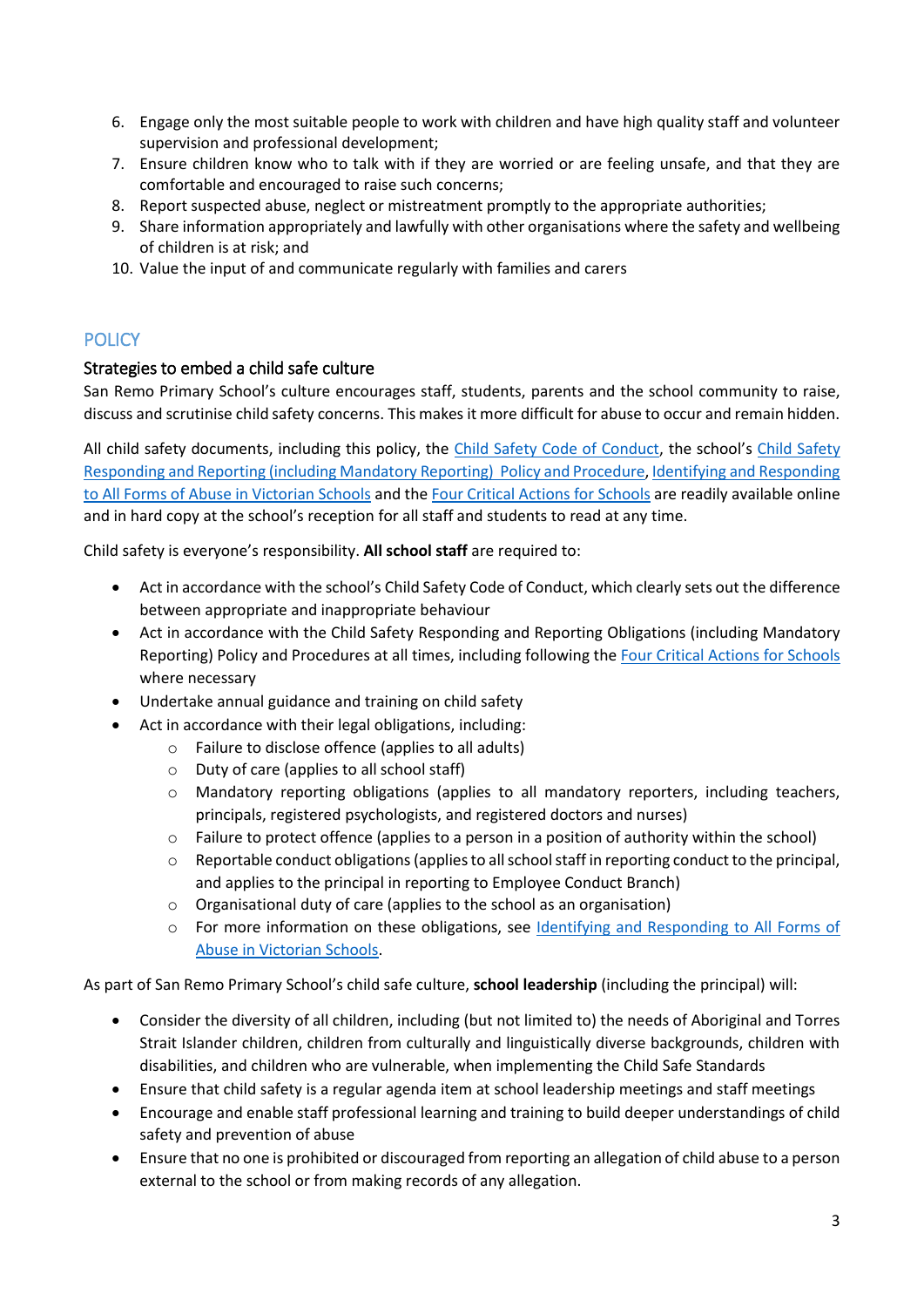As part of San Remo Primary School's child safe culture, **school mandatory reporting staff** are required to:

- Complete the Protecting Children [Mandatory reporting and other obligations](http://elearn.com.au/det/protectingchildren/) online module every year
- Read the school's Child Safety Code of Conduct on induction, and maintain familiarity with that document
- Read the school's Child Safety Responding and Reporting Obligations(including Mandatory Reporting) Policy and Procedures on induction, and maintain familiarity with that document
- Read the school's Child Safety Policy (this document) on induction, and maintain familiarity with that document.

As part of San Remo Primary School's child safe culture, in performing the functions and powers given to them under the *Education and Training Reform Act 2006*, **school councils and school council members** will:

- Ensure that child safety is a regular agenda item at school council meetings
- Consider the diversity of all children, including (but not limited to) the needs of Aboriginal and Torres Strait Islander children, children from culturally and linguistically diverse backgrounds, children with disabilities, and children who are vulnerable, when making decisions regarding the Child Safe **Standards**
- Undertake annual guidance and training on child safety, such as the [Child Safe Standards School](https://www.education.vic.gov.au/Documents/about/programs/health/protect/school-council-training.pptx)  [Council Training](https://www.education.vic.gov.au/Documents/about/programs/health/protect/school-council-training.pptx) PowerPoint.
- Approve the Child Safety Code of Conduct to the extent that it applies to school council employees and members, and if updated, note the new document in its school council meeting minutes
- When hiring employees, ensure that selection, supervision and management practices are child safe (unless delegated to the principal).

School leadership will maintain records of the above processes.

# ROLES AND RESPONSIBILITIES

School leaders will ensure that each person understands their role, responsibilities and behaviour expected in protecting children and young people from abuse and neglect. Staff will comply with the school's Child Safety Code of Conduct, which sets out clearly the difference between appropriate and inappropriate behaviour.

Specific child safety responsibilities:

- Principal is responsible for reviewing and updating the Child Safety Policy every 3 years.
- Principal is responsible for monitoring the school's compliance with the Child Safety Policy. The school community should approach Principal if they have any concerns about the school's compliance with the Child Safety Policy.
- Principal is responsible for informing the school community about this policy, and making it publicly available.
- Other specific roles and responsibilities are named in San Remo Primary School's other child safety policies and procedures, including the Child Safety Code of Conduct, Child Safety Responding and Reporting Obligations (including Mandatory Reporting) Policy and Procedures, and risk assessment register.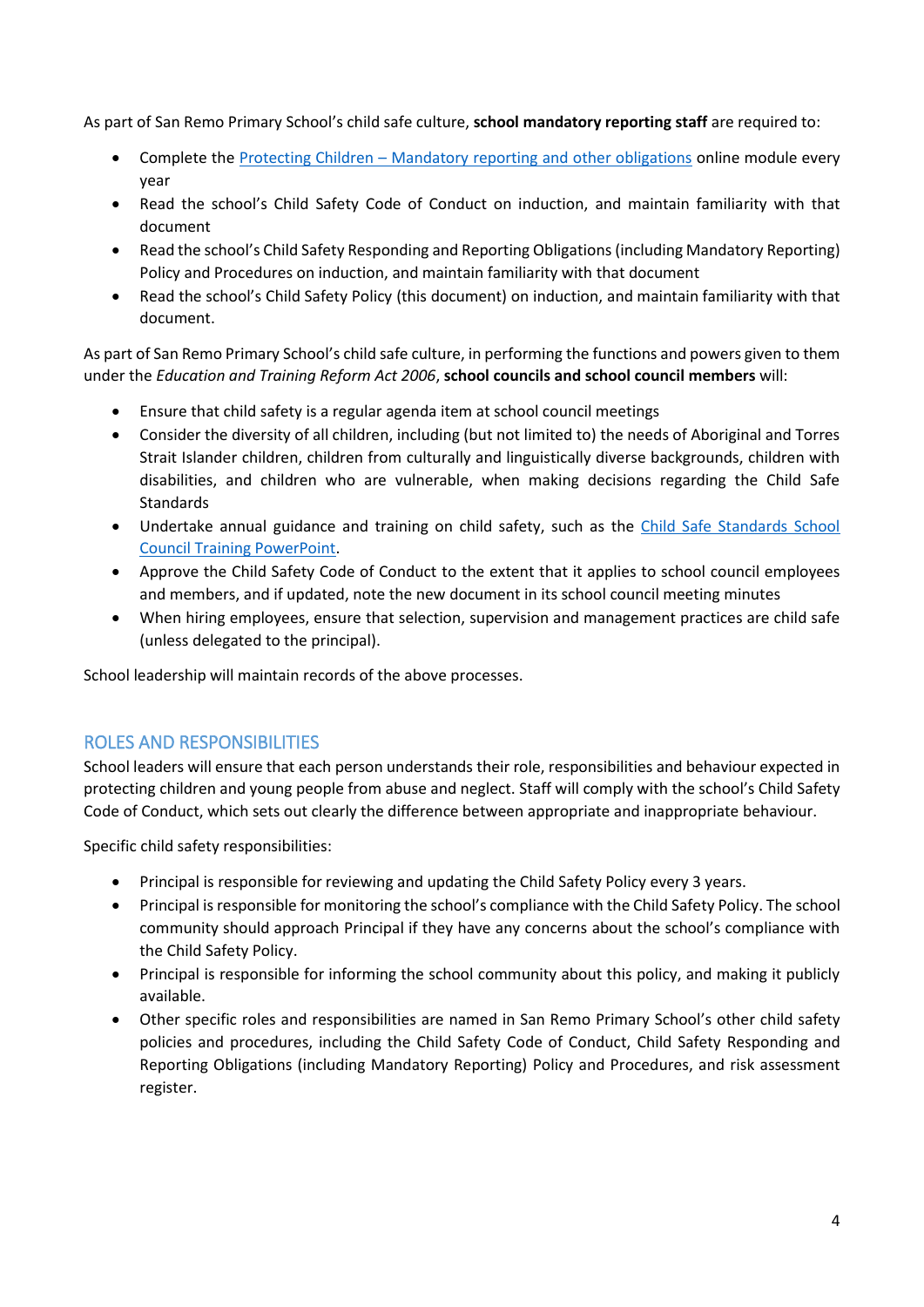#### RECRUITMENT

San Remo Primary School follows the Department's Recruitment in Schools guide to ensure child safe recruitment practices, available on the [Department'](https://www.education.vic.gov.au/hrweb/careers/Pages/recruitinsch.aspx)s website.

All prospective volunteers are required to comply with our school's Volunteers Policy, including in relation to assessing the suitability of prospective volunteers and obtaining checks required under this policy

### TRAINING AND SUPERVISION

Training and education is important to ensure that everyone in the school understands that child safety is everyone's responsibility.

Our school culture aims for all staff and volunteers (in addition to parents/carers and children) to feel confident and comfortable in coming forward with any allegations or suspicions of child abuse or child safety concerns. We train our staff and volunteers to identify, assess, and minimise risks of child abuse and to detect potential signs of child abuse. This training occurs annually or more often as required

We also support our staff and volunteers through ongoing supervision to develop their skills to protect children from abuse, to promote the cultural safety of Aboriginal and Torres Strait Islander children and children from linguistically and/or diverse backgrounds, and the safety of children with a disability and vulnerable children.

New employees and volunteers will be inducted into the school, including by being referred to the Child Safety Policy (this document), the Child Safety Code of Conduct, and the Child Safety Responding and Reporting Obligations (including Mandatory Reporting) Policy and Procedures on the school website. They will also be supervised regularly to ensure they understand our school's commitment to child safety, and that their behaviour towards children is safe and appropriate. All employees of our school will be monitored and assessed via regular performance review to ensure their continuing suitability for child-connected work. Any inappropriate behaviour will be reported by school staff to the Principal and will be managed in accordance with San Remo Primary School's [Child Safety Responding and Reporting](SRPS%20Child%20Safety%20Responding%20and%20Reporting%20Obligations%20Policy%20and%20Procedures%20-%202020.pdf) Obligations (including Mandatory [Reporting\) Policy and Procedures](SRPS%20Child%20Safety%20Responding%20and%20Reporting%20Obligations%20Policy%20and%20Procedures%20-%202020.pdf) where required.

# REPORTING A CHILD SAFETY CONCERN OR COMPLAINT

The school has clear expectations for all staff and volunteers in making a report about a child or young person who may be in need of protection. All staff (including school council employees) must follow the school's Child Safety Responding and Reporting Obligations (including Mandatory Reporting) Policy and Procedures, including following the [Four Critical Actions for Schools](https://www.education.vic.gov.au/Documents/about/programs/health/protect/FourCriticalActions_ChildAbuse.pdf) if there is an incident, disclosure or suspicion of child abuse. Immediate actions should include reporting their concerns to DHHS Child Protection, Victoria Police and/or another appropriate agency and notifying the principal or a member of the school leadership team of their concerns and the reasons for those concerns.

San Remo Primary School will never prohibit or discourage school staff from reporting an allegation of child abuse. The school will always take action to respond to a complaint in accordance with the school's Child Safety Responding and Reporting Obligations (including Mandatory Reporting) Policy and Procedures. In accordance with Action 4 of the Four Critical Actions for Schools, San Remo Primary School will provide ongoing support for students affected by child abuse.

The Child Safety Responding and Reporting Obligations (including Mandatory Reporting) Policy and Procedures can be found at [https://www.san-remo-ps.vic.edu.au/policies.](https://www.san-remo-ps.vic.edu.au/policies)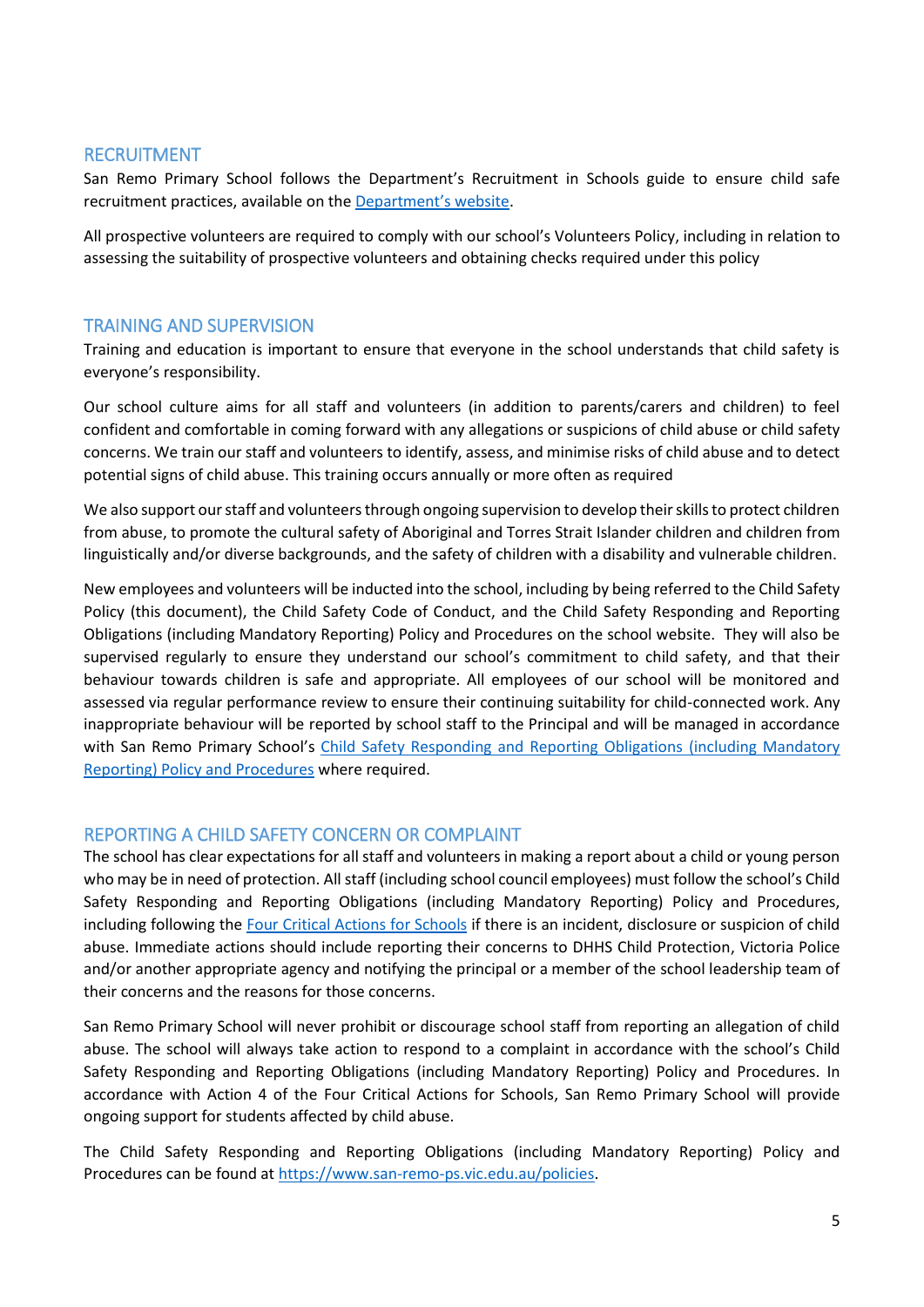#### RISK REDUCTION AND MANAGEMENT

San Remo Primary School believes the wellbeing of children and young people is paramount, and is vigilant in ensuring proper risk management processes, found in the school's risk assessment register. The school recognises there are potential risks to children and young people and will take a risk management approach by undertaking preventative measures.

We will identify and mitigate the risks of child abuse in school environments by taking into account the nature of each school environment, the activities expected to be conducted in that environment and the characteristics and needs of all children expected to be present in that environment.

San Remo Primary School monitors and evaluates the effectiveness of the actions it takes to reduce or remove risks to child safety, more information can be found in the school's risk assessment register.

# LISTENING TO, COMMUNICATING WITH AND EMPOWERING CHILDREN

San Remo Primary School has developed a safe, inclusive and supportive environment that involves and communicates with children, young people and their parents/carers. We encourage child and parent/carer involvement and engagement that informs safe school operations and builds the capability of children and parents/carers to understand their rights and their responsibilities. Our school is committed to supporting and encouraging students to use their voice to raise and share their concerns with a trusted adult at any time of need. Students can access information on how to report abuse at school reception.

When the school is gathering information in relation to a complaint about alleged misconduct with or abuse of a child, the school will listen to the complainant's account and take them seriously, check understanding and keep the child (and/or their parents/carers, as appropriate) informed about progress.

The school will promote the Child Safe Standards in ways that are readily accessible, easy to understand, and user-friendly to children, including:

- All of our child safety policies and procedures will be available for the students and parents at San Remo Primary School to read at reception.
- PROTECT Child Safety posters will be displayed across the school
- School newsletters will inform students and the school community about the school's commitment to child safety, and strategies or initiatives that the school is taking to ensure student safety
- Age-appropriate discussion of child safety with students, students making and displaying their own child safety posters, child safety policies and procedures are written in child-friendly language or a language other than English that is relevant to your school, the Four Critical Actions are actively taught to mandatory reporters and other school staff, the whole school is encouraged to contribute to risk assessment and mitigation, the Child Safe Standards are addressed and explained at year level assemblies or parent information sessions.

The school will use its health and wellbeing programs to deliver appropriate education to its students about:

- standards of behaviour for students attending the school;
- healthy and respectful relationships (including sexuality);
- resilience; and
- child abuse awareness and prevention.
- Respectful Relationships currently being implemented in 2020.
- Bounce Back program implemented in every classroom every week.
- Sexuality Education program for grade 5/6 students.
- E-smart programs implemented.